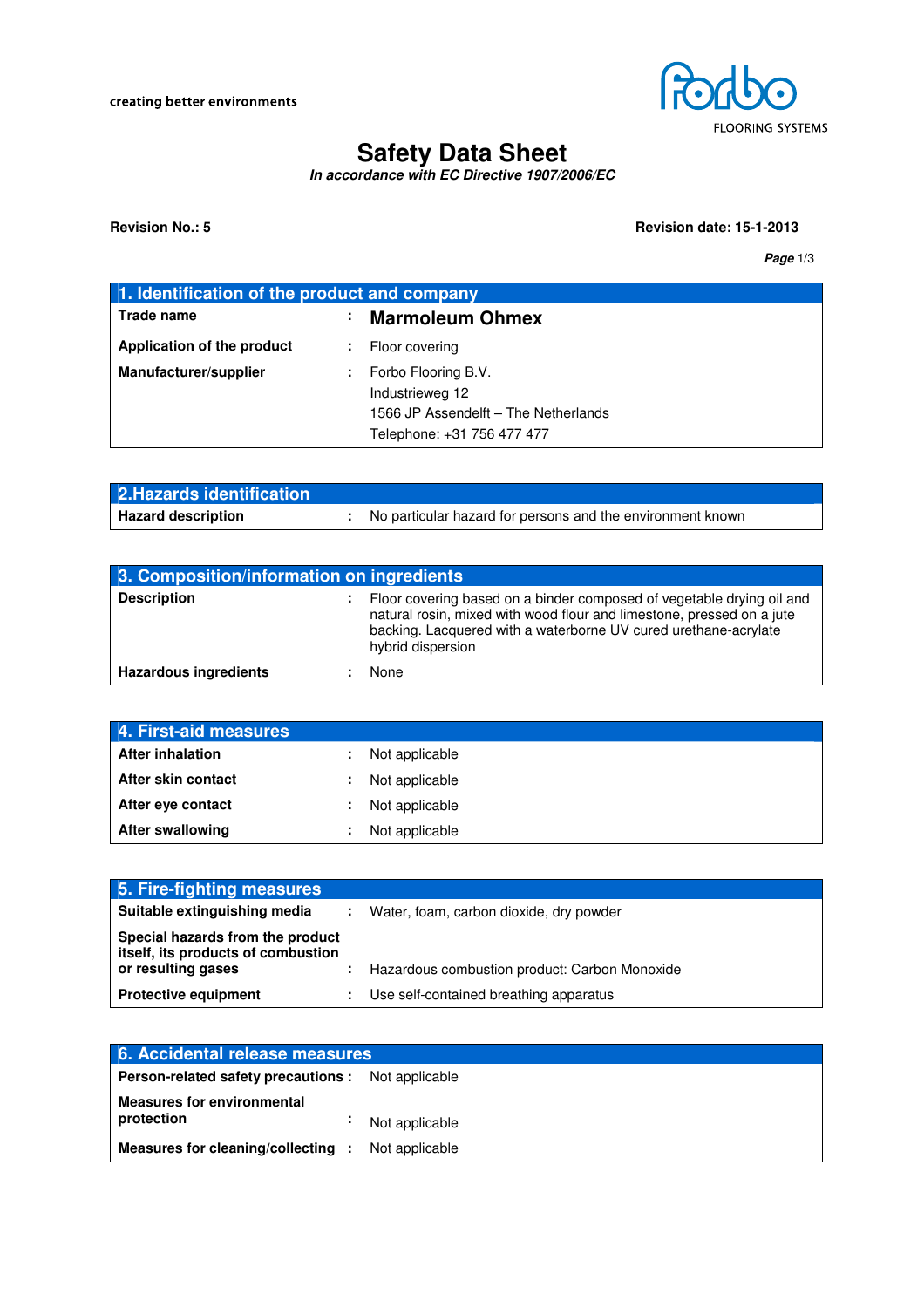creating better environments



# **Safety Data Sheet**

**In accordance with EC Directive 1907/2006/EC**

**Revision No.: 5 Revision date: 15-1-2013** 

**Page** 2/3

| 7. Handling and storage       |                                |
|-------------------------------|--------------------------------|
| Information for safe handling | : No specific measure required |
| Information about storage     | No specific measure required   |

| 8. Exposure controls/personal protection                         |    |                               |
|------------------------------------------------------------------|----|-------------------------------|
| Ingredients with occupational<br>exposure limits to be monitored | п. | Not applicable                |
| General protective and hygienic<br>measures                      | ÷. | No specific measures required |
| <b>Respiratory protection</b>                                    | ÷  | Not applicable                |
| <b>Hand protection</b>                                           | ÷  | Not applicable                |
| Eye protection                                                   | ٠  | Not applicable                |
| <b>Skin protection</b>                                           |    | Not applicable                |

| 9. Physical and chemical properties |    |                                             |
|-------------------------------------|----|---------------------------------------------|
| <b>Physical state</b>               |    | Solid flexible floor covering               |
| <b>Form</b>                         | ÷. | Sheet                                       |
| Colour                              | ÷. | Various colours and patterns                |
| <b>Odour</b>                        | ÷. | Weak "linseed oil" odour                    |
| <b>Melting point</b>                | ÷  | Not applicable                              |
| <b>Flash point</b>                  | ÷  | Not applicable                              |
| Danger of explosion                 | ÷. | Not applicable                              |
| <b>Density</b>                      | ÷. | 1150 - 1250 kg/m <sup>3</sup>               |
| <b>Solubility</b>                   | ÷  | Insoluble in water or conventional solvents |

| 10. Stability and reactivity               |    |                                          |
|--------------------------------------------|----|------------------------------------------|
| <b>Thermal decomposition</b>               | ÷. | No decomposition up to approx. 450 $^0C$ |
| <b>Hazardous reactions</b>                 |    | No hazardous reactions                   |
| <b>Dangerous decomposition</b><br>products |    | No dangerous decomposition products      |

| 11. Toxicological information |                                               |
|-------------------------------|-----------------------------------------------|
| <b>General information</b>    | No harmful effects have been reported to date |